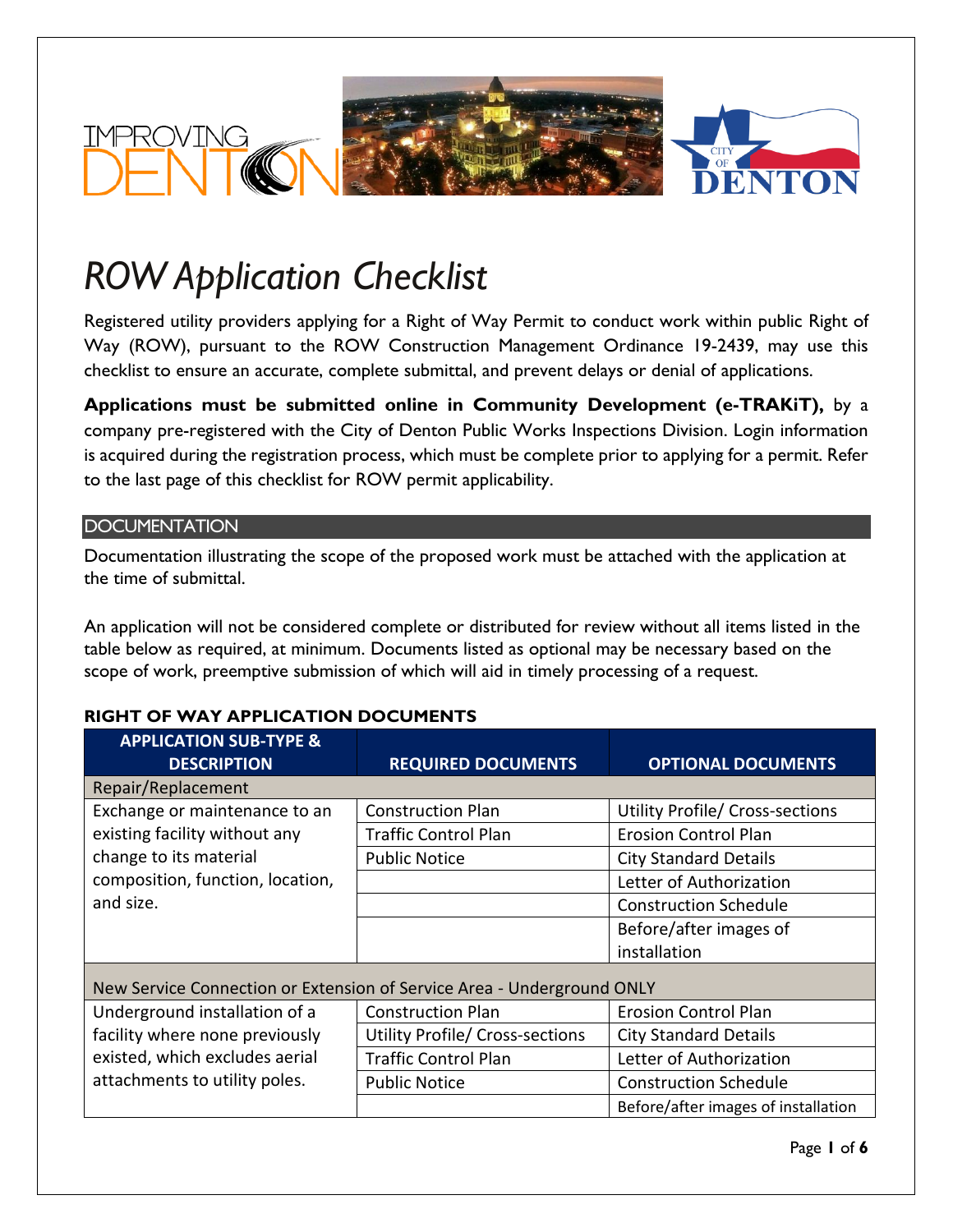

IMPROVING



| New Service Connection or Extension of Service Area - with Aerial Attachments |                                    |                                     |  |  |
|-------------------------------------------------------------------------------|------------------------------------|-------------------------------------|--|--|
| Installation of aerial attachments                                            | <b>Construction Plan</b>           | Utility Profile/ Cross-sections     |  |  |
| to utility poles where none                                                   | <b>Traffic Control Plan</b>        | <b>Erosion Control Plan</b>         |  |  |
| previously existed, which may                                                 | Letter of Authorization (if DME    |                                     |  |  |
| also include ground level                                                     | poles)                             | <b>City Standard Details</b>        |  |  |
| facilities.                                                                   | <b>Public Notice</b>               | <b>Construction Schedule</b>        |  |  |
|                                                                               |                                    | Before/after images of installation |  |  |
| Disconnection of Service                                                      |                                    |                                     |  |  |
| Removal of existing or                                                        | <b>Construction Plan</b>           | <b>City Standard Details</b>        |  |  |
| abandoned facilities.                                                         | <b>Traffic Control Plan</b>        | Letter of Authorization             |  |  |
|                                                                               | <b>Public Notice</b>               | <b>Construction Schedule</b>        |  |  |
| Upgrade of Existing Facility - Underground ONLY                               |                                    |                                     |  |  |
| Exchange of an existing facility                                              | <b>Construction Plan</b>           | <b>Erosion Control Plan</b>         |  |  |
| with significant alteration in                                                | Utility Profile/ Cross-sections    | <b>City Standard Details</b>        |  |  |
| material composition, function,                                               | <b>Traffic Control Plan</b>        | Letter of Authorization             |  |  |
| location, and/or size, and which                                              | <b>Exhibit of Material Changes</b> | Before/after images of installation |  |  |
| excludes aerial attachments to                                                |                                    |                                     |  |  |
| utility poles.                                                                | <b>Public Notice</b>               | <b>Construction Schedule</b>        |  |  |
|                                                                               |                                    |                                     |  |  |
| <b>Lingrade of Existing Facility - with Aerial Attachments</b>                |                                    |                                     |  |  |

| Upgrade of Existing Facility - with Aerial Attachments |                                        |                                        |  |  |
|--------------------------------------------------------|----------------------------------------|----------------------------------------|--|--|
| Alteration of material                                 | <b>Construction Plan</b>               | <b>Utility Profile/ Cross-sections</b> |  |  |
| composition, function, location,                       | <b>Traffic Control Plan</b>            | <b>Erosion Control Plan</b>            |  |  |
| and/or size of existing aerial                         | <b>Exhibit of Material Changes</b>     | <b>City Standard Details</b>           |  |  |
| attachments to utility poles,                          | Letter of Authorization (if DME        |                                        |  |  |
| which may also include ground                          | poles)                                 | Before/after images of installation    |  |  |
| level facilities.                                      | <b>Public Notice</b>                   | <b>Construction Schedule</b>           |  |  |
| Relocation                                             |                                        |                                        |  |  |
| Mandated spatial adjustment to                         | <b>Construction Plan</b>               | <b>Erosion Control Plan</b>            |  |  |
| an existing facility at the bequest                    | <b>Traffic Control Plan</b>            | <b>City Standard Details</b>           |  |  |
| of the City, to accommodate                            | <b>Utility Profile/ Cross-sections</b> | Letter of Authorization                |  |  |
| public improvements or use of                          | <b>Public Notice</b>                   | <b>Construction Schedule</b>           |  |  |
| ROW.                                                   |                                        | Before/after images of                 |  |  |
|                                                        |                                        | installation                           |  |  |
| Temporary Traffic Control (only)                       |                                        |                                        |  |  |
| Use of Temporary Traffic Control                       | <b>Traffic Control Plan</b>            | Letter of Authorization                |  |  |
| without any other ROW                                  |                                        |                                        |  |  |
| construction activity.                                 | <b>Public Notice</b>                   | <b>Construction Schedule</b>           |  |  |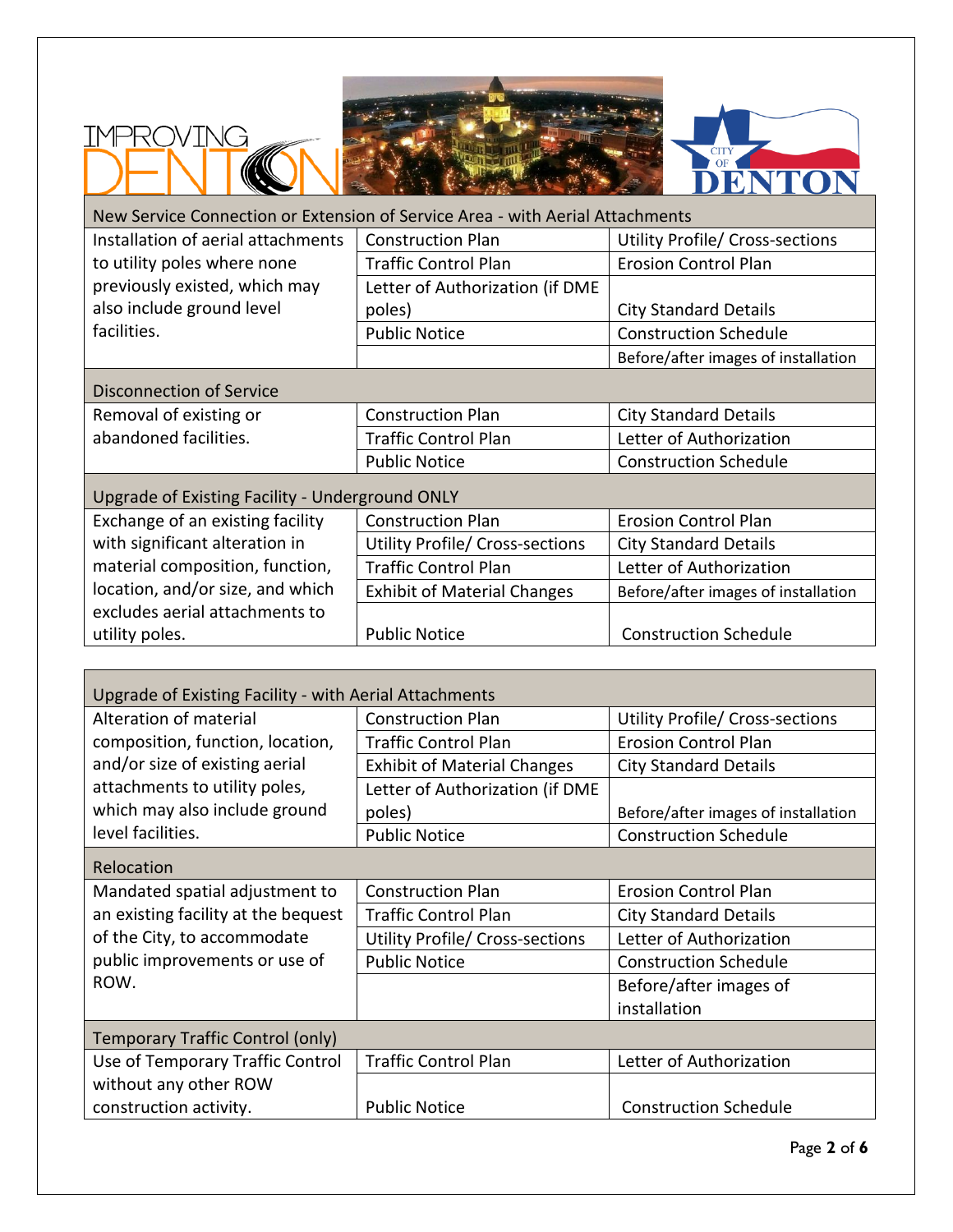



# Emergency Repair

Repairs conducted by a registered utility provider to immediately restore existing service and safety of the ROW. Immediate notice is required.

TNG

| <b>Construction Plan</b>               |
|----------------------------------------|
| <b>Traffic Control Plan</b>            |
| <b>Exhibit of Material Changes</b>     |
| <b>Utility Profile/ Cross-sections</b> |
| Letter of Authorization                |
| <b>Construction Schedule</b>           |
| Before/after images of installation    |

Prepare documentation in the table above, as described:

### ☐ **Construction Plan**

Illustration of the geographical location and extent of a work area, placement of existing and proposed facilities, identification of areas to be excavated, and the staging area for equipment and work vehicles. While engineered plans are not generally required, basic components of a formal construction plan are expected including a title block, legend, and indication of cardinal direction. Utility pole numbers and ownership must be labelled for aerial work. Where appropriate for the scope of work, this plan may also include trench protection or similar safety measures.

# ☐ **Traffic Control Plan**

Illustration of the placement and type of all traffic control devices to be used about the work area. Traffic Control Plans (TCP) must comply with the Texas Manual of Uniform Traffic Control Devices (TMUTCD), as periodically updated. Typical TCPs from the TMUTCD and/or Texas Department of Transportation (TxDOT) are acceptable if safely applicable to the proposed scope of work, local traffic conditions, and subject street classification and layout.

# ☐ **Construction Schedule**

As most utility repair/replacement work is substantially complete within a single day, it is standard for a fully reviewed and issued ROW Permit to be valid for two months from the date of issuance. For any work in the ROW that will take longer than one week to complete, submittal of a construction schedule is recommended to describe any planned phasing of the work, known material/equipment obstacles or other make-ready work required, and including the anticipated date to begin and end construction.

# ☐ **Public Notification**

Informational material such as a flyer, door hanger, or letter which is to be distributed by the applicant to property owners adjacent the work area after a ROW permit is issued, prior to submission of a locate ticket, and in advance of commencement of construction. The notice must include contact information for the utility, brief description of the work, and anticipated construction dates (which may be updated once a permit is issued, prior to distribution).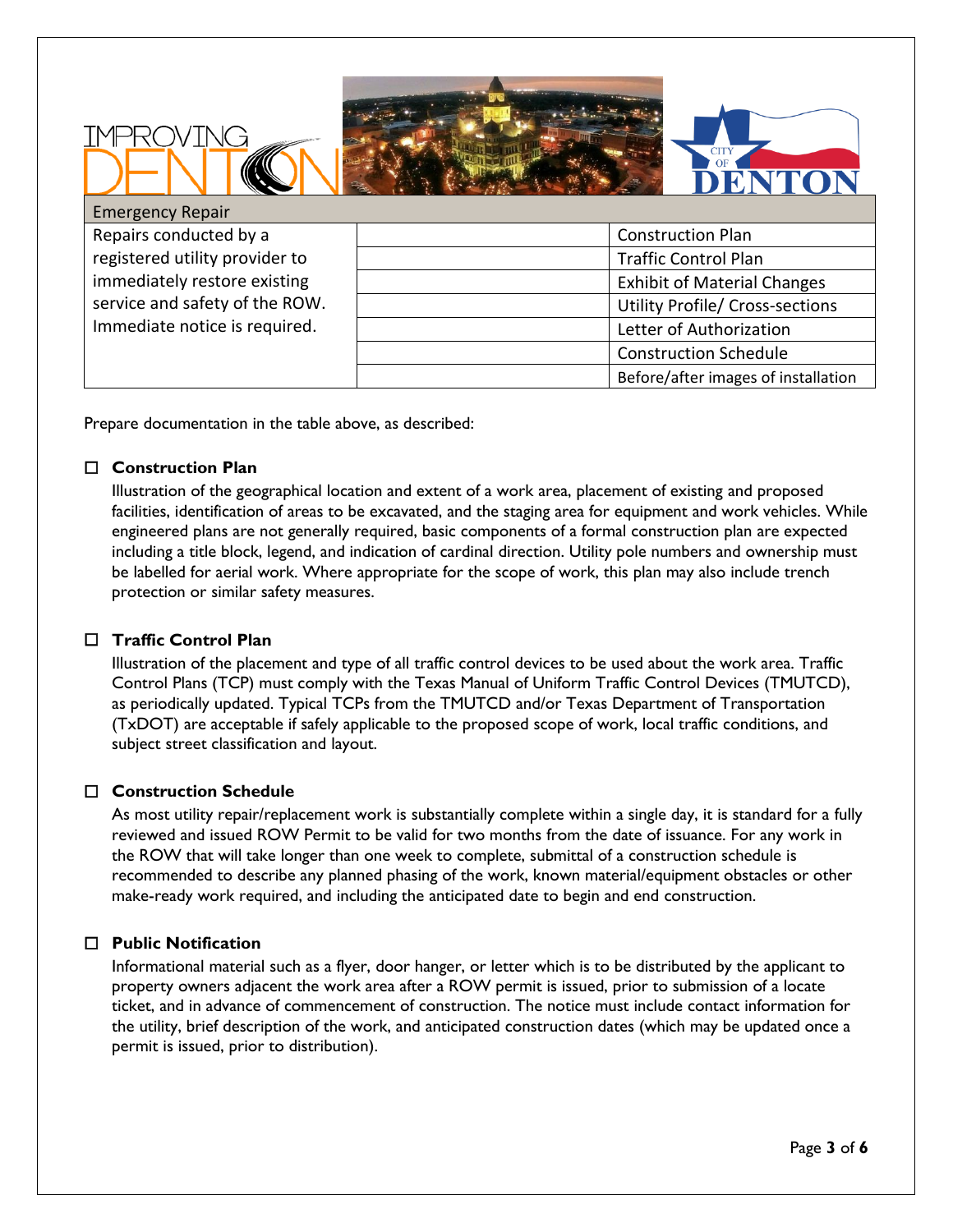



# ☐ **Utility Profile/ Cross-section**

√C วั

Illustration of the proposed placement of a facility in proximity to adjacent utilities. Mitigating measures in situations where the minimum separation (24" from nearest surface) from adjacent city utility lines and/or minimum depth (36" below top of curb) should be made clear on the plan.

### ☐ **Letter of Authorization**

Describes any written pre-approval applicable to the work, including but not limited to, work upon TxDOT or UPRR Rights of Way, collocation on DME utility poles, or encroaching private property.

# ☐ **City Standard Details**

Specifications of the City of Denton which establish minimum standards for construction and repair of (excavated) City infrastructure.

### ☐ **Before/after images of installation**

Images and/or photos illustrating how the existing ROW will be

#### ☐ **Erosion Control Plan**

Illustration of the placement and type of erosion control measures to be used about the work area for watershed protection. Plan required where the impacted work area is an acre or more.

#### ☐ **Exhibit of Material Changes**

Technical specifications, illustrations, and/or itemized list identifying existing materials, how they will be upgraded or revised, and how the change may impact service, functionality, or access and use of the ROW.

#### REQUIRED INFORMATION

Prepare to provide the following general information pertaining to the proposed work:

- $\Box$  Utility provider's local contact: company, name, phone, address, and email
- $\Box$  General Contractor's local contact: company, name, phone, address, and email
- $\Box$  Location and scope of the proposed work
- $\Box$  Anticipated work schedule

#### **FEES**

Fees may apply dependent upon the utility providers registration status, as posted on Development Services fee schedule.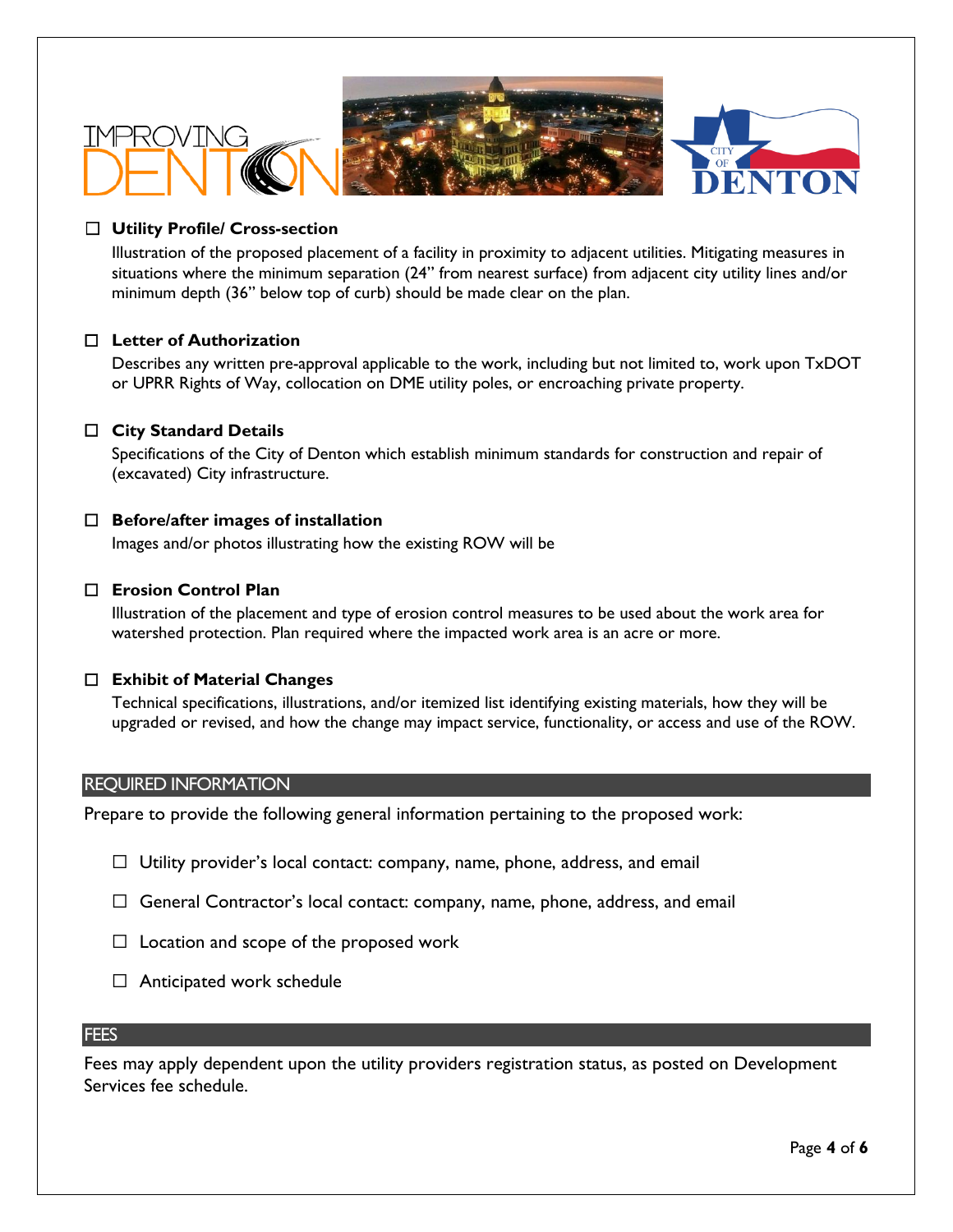

#### SUBMISSION & REVIEW

**Applications must be submitted online in e-TRAKiT by a registered company, here:**

<https://dntn-trk.aspgov.com/eTRAKiT/>

Login information is acquired during the ROW Utility Provider Registration process, which must be complete prior to applying for permits.

Submitted applications will be reviewed and approved or denied within 10 business days. An expedited review of two business days may be requested for more urgent work upon showing reasonable cause for urgency which is acceptable to the Public Works Inspections Division. Expedited application fees apply.

If an application under review escalates to an emergency repair as defined by the ROW Construction Management Ordinance, the utility provider should promptly contact Development Services at (940)349- 8360 to change the pending application type to an emergency repair, and expedited review.

For additional assistance with applying, contact:

City of Denton Development Services Center 401 North Elm Street Denton, Texas 76201 (940)349-8360

#### **RESOURCES**

Additional resources pertaining to ROW construction are available online at [www.cityofdenton.com,](http://www.cityofdenton.com/) including the process and frequently asked questions on scheduling required inspections for an issued permit, City of Denton Standard Specifications & Details, ROW Construction Management Ordinance, and Development Services Fee Schedule.